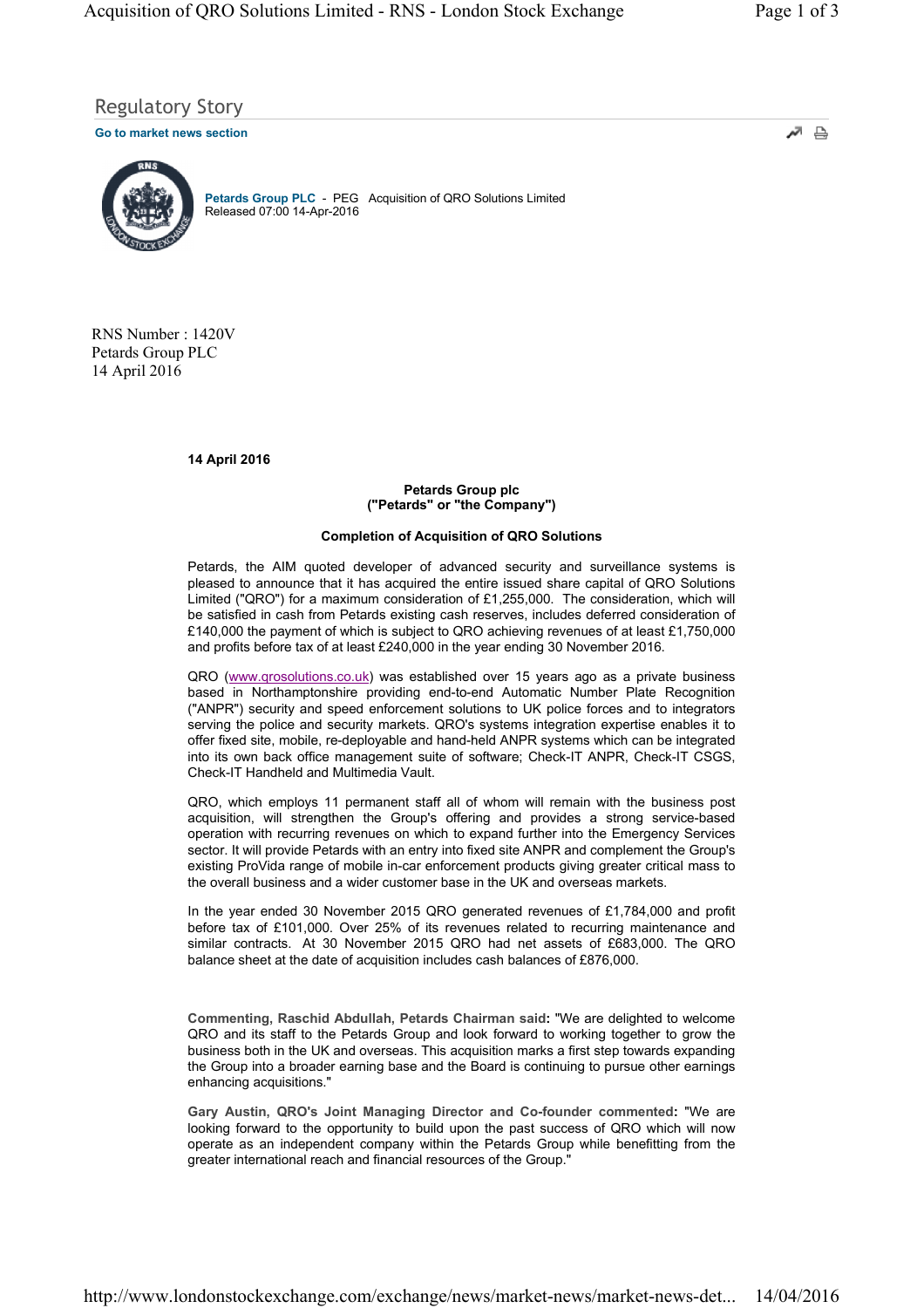# **\*\*ENDS\*\***

### **For further information:**

| Petards Group plc                             | www.petards.com      |
|-----------------------------------------------|----------------------|
| Raschid Abdullah, Chairman                    | Mb: 07768 905 004    |
| WH Ireland Limited, Nomad and Joint<br>Broker | www.wh-ireland.co.uk |
| Mike Coe, Ed Allsopp                          | Tel: 0117 945 3470   |
| Hybridan LLP, Joint Broker                    | www.hybridan.com     |
| Claire Louise Noyce                           | Tel: 020 3764 2341   |

### **Notes**

Petards is a cash generative global supplier of products to original equipment manufacturers ('OEMs'), system integrators and end users in the rail, security and defence markets in new build, refurbishment and retrofit applications. The Company delivers ruggedised electronic solutions including video and sensor data surveillance, radio communications and threat simulation systems on mobile platforms. Petards offers a range of services, supporting its own and third party systems, spanning custom development, manufacturing, commissioning, maintenance and obsolescence management. Further information on its three product areas is included below:

#### *Transport*

Petards' market-leading eyeTrain technology provides leading edge products for on-board train video and sensing solutions, including Driver Only Operation Systems, Passenger Counting Systems, Saloon and Drivers View Video and Condition Based Monitoring. These systems have been chosen for installation on thousands of rail vehicles around the globe, helping to reduce operating costs, increase safety and improve passenger satisfaction.

### *Emergency Services*

Petards' ProVida is one of the world's leading in-car police speed detection, surveillance and ANPR (Automatic Number Plate Recognition) brands, comprising four components: In-Car Video, Speed Enforcement, ANPR Systems and ANPR cameras. As well as Petards' systems being used by many of the UK's police forces, brand recognition extends to over 20 countries.

#### *Defence*

Petards provide a range of specialist engineering services to the defence sector. The Company has established a strong reputation for being a responsive, flexible and reliable partner in delivering challenging military programmes. Petards excels in the disciplines of Communications and Information Systems, Electronic Countermeasure Systems, Ruggedised Electronic Control Systems and in the provision of Engineering Services to UK MoD and other NATO countries.

> This information is provided by RNS The company news service from the London Stock Exchange

END

ACQSFAEFDFMSEEL

CLOSE